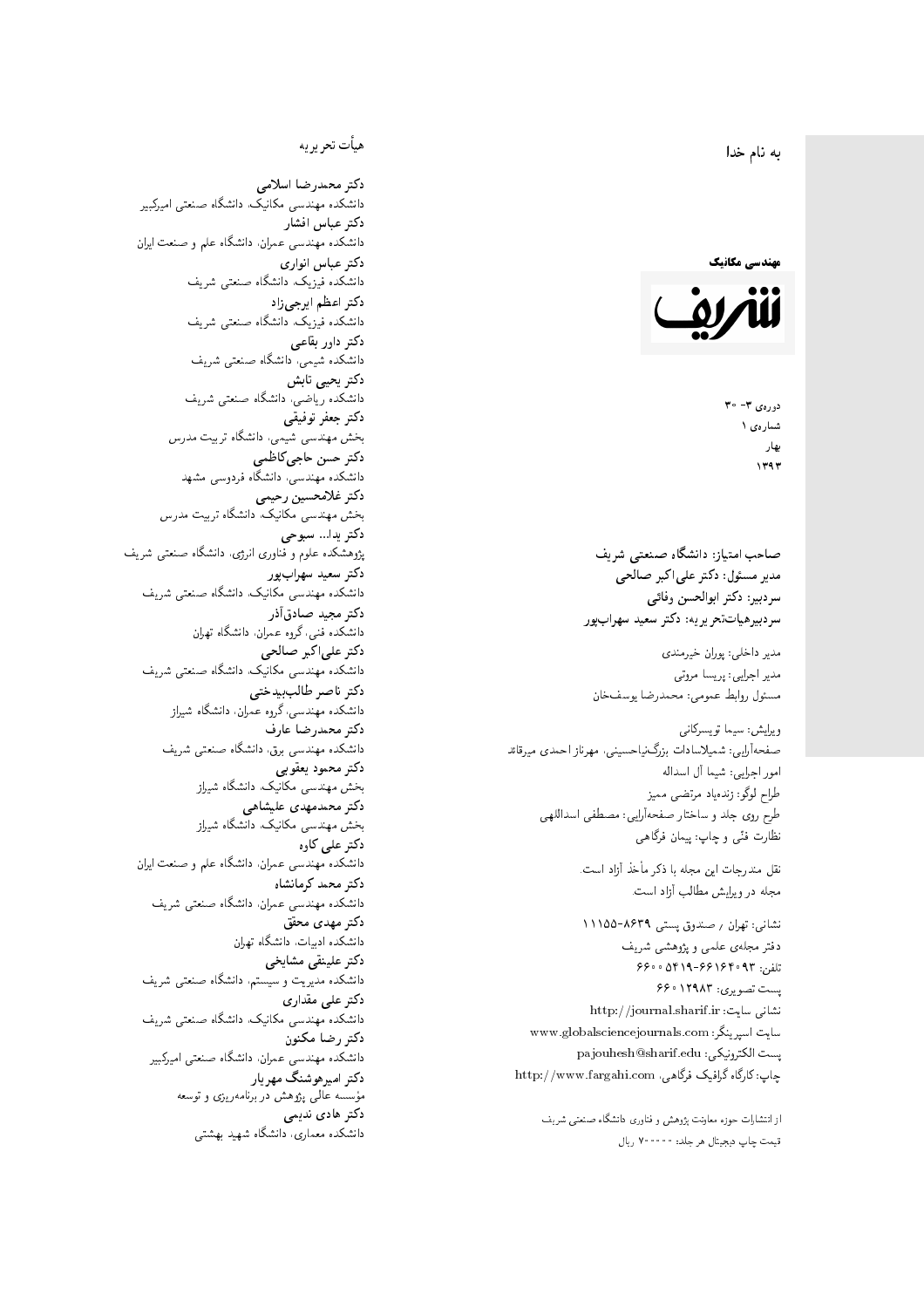هيأت تحريريهي تخصصي

• سردبیر تخصصی: دکتر حسن ظهور استاد دانشکدهی مهندسی مکانیک <mark>– دانشگاه صنعتی شریف</mark> دكتر محمدرضا اسلامى استاد دانشکدهی مهندسی مکانیک ۔ دانشگاه صنعتی امیرکبیر دکتر فیروز بختیاری نژاد استاد دانشکدهی مهندسی مکانیک <mark>– دانشگاه صنعتی امیرکبیر</mark> دكتر اصغر برادران رحيمي استاد دانشکدهی مهندسی ـ گروه مهندسی مکانیک ــ دانشگاه فردوسی مشهد دكتر حسن بصيرت تبريزي استاد دانشکدهی مهندسی مکانیک <mark>ـ دانشگاه صنعتی امیرکبیر</mark> دكتر محمود سليمي استاد دانشکدهی مهندسی مکانیک \_ دانشگاه صنعتی اصفهان دكتر سعيد سهرابپور استاد دانشکدهی مهندسی مکانیک \_ دانشگاه صنعتی شریف دكتر محمود شاكرى استاد دانشکدهی مهندسی مکانیک <mark>– دانشگاه صنعتی امیرکبیر</mark> دكتر محمدمهدى عليشاهي استاد دانشکدهی مهندسی <mark>ـ بخش مهندسی مکانیک ـ دانشگاه</mark> شی<sub>ل</sub>از دكتر سيداحمد فاضل زاده دانشیار دانشکدهی مهندسی <mark>ـ بخش مهندسی مکانیک ـ دانشگاه</mark> شیراز دكتر بهروز فرشي دانشیار دانشکدهی مهندسی مکانیک <mark>ب</mark> دانشگاه علم و صنعت ایران دکت<sub>ر</sub> فرشاد کوثری استاد دانشکده فنبی ــ گروه مهندسی مکانیک ــ دانشگاه تهران دکتر عل<sub>ی</sub> مقداری استاد دانشکدهی مهندسی مکانیک \_ دانشگاه صنعتی شریف دکتر علی نوری بروجردی استاد دانشکدهی مهندسی مکانیک ۔ دانشگاه صنعتی شریف دكتر محمود يعقوبني استاد دانشکدهی مهندسی ــ بخش مهندسی مکانیک ــ دانشگاه شیراز هيأت مشاوران

دکتر حسین امیرأبادی دانشکدهی مهندسی مکانیک ـــ دانشگاه بیرجند

دكتر فرزاد بازديديتهراني دانشکدهی مهندسی مکانیک ــ دانشگاه علموصنعت ایران دكتر مسعود برومند دانشکده ی مهندسی هوا فضا ــ دانشگاه صنعتبی امیرکبیر دكتر اكبرعلى بيگلو دانشکدهی فنی، بخش مهندسی مکانیک ــ دانشگاه تربیت مدرس دکتر مجتبی دهقان منشادی دانشکدهی مهندسی مکانیک و هوافضا ــ دانشگاه صنعتی مالک شتر اصفهان دكتر محمدرضا سلطاني دانشکدهی مهندسی هوافضا ــ دانشگاه صنعتی شریف دکتر علی صادقی دانشکدهی مهندسی مکانیک ـ دانشگاه آزاد اسلامی واحد دماوند دكتر مجتبى صديقى دانشکدهی مهندسی مکانیک ــ دانشگاه صنعتی امیرکبیر دكتر حسن صيادي دانشکدهی مهندسی مکانیک ــ دانشگاه صنعتی شریف دكتر محمد طيبي رهني دانشکدهی مهندسی هوافضا ــ دانشگاه صنعتی شریف دکتر حسین عزیزی مقدم دانشکدهی مهندسی برق ــ دانشگاه علموصنعت ایران دكتر محمد فرشچى دانشکدهی مهندسی هوافضا ــ دانشگاه صنعتی شریف دكتر سيروان فرهادى دانشکدهی مهندسی مکانیک ــ دانشگاه کردستان دكتر مهدى كرباسيان دانشکدهی مهندسی صنایع ــ دانشگاه صنعتی مالک\شتر دکتر محمود مانی دانشکدهی مهندسی هوافضا ــ دانشگاه صنعتی امیرکبیر دكتر حميدرضا محمدى دانيالى دانشکدهی مهندسی مکانیک ــ دانشگاه صنعتی نوشیروانی بابل دكتر سيدمحمود ناظم السادات دانشکدهی مهندسی مکانیک ــ دانشگاه صنعتی اصفهان دكتر عليرضا نوينزاده دانشکده ی مهندسی هوافضا ـ دانشگاه صنعتی خواجهنصمیرالدین طوسی



مهندسی مکانیک